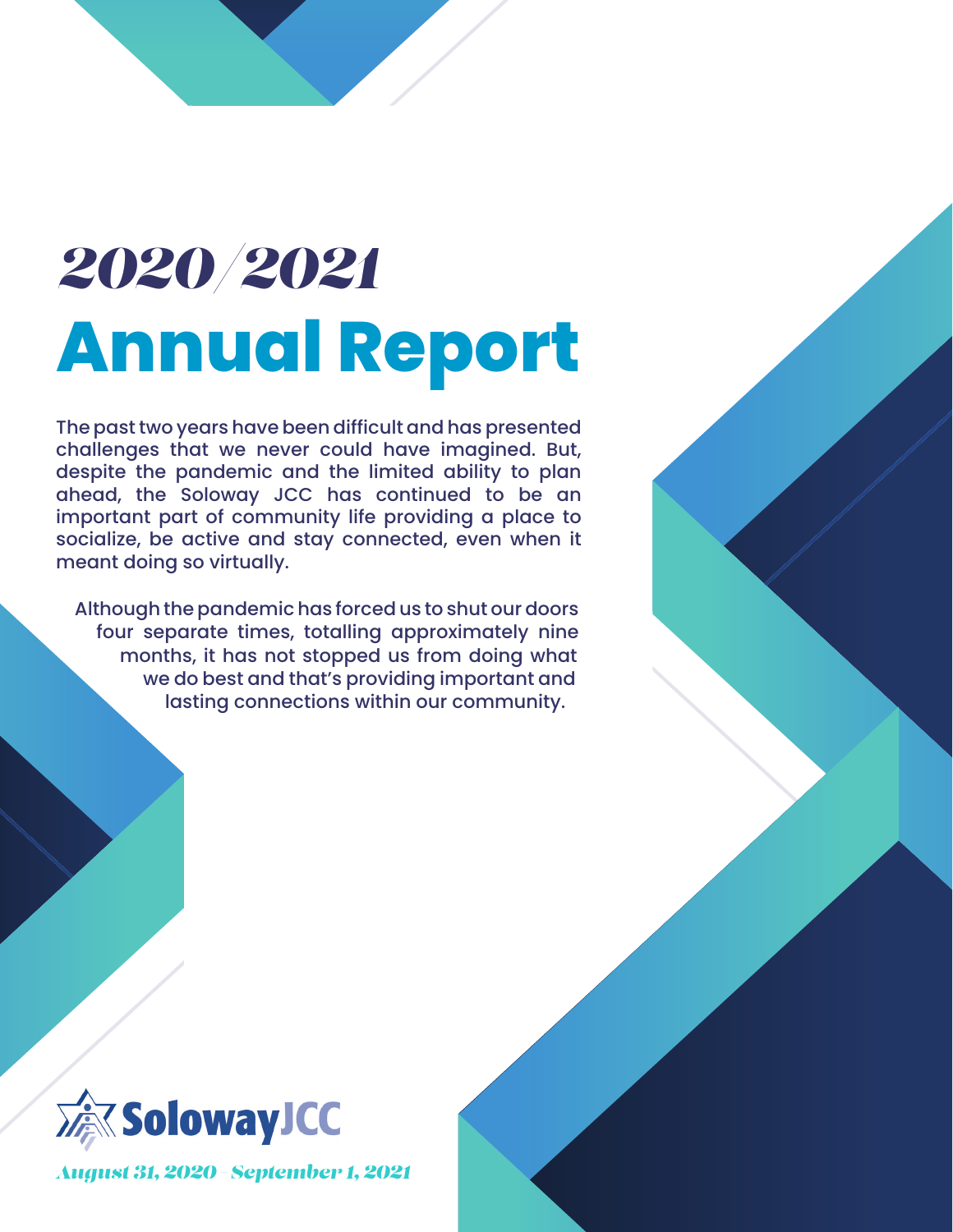#### *Ganon Preschool*

The preschool continued to provide excellence in early childhood education. Classified as Day Care, Ganon operated regardless of whether the JCC was impacted by provincial shutdowns. We were home to 65 children during the 2020-2021 school year, slightly less than a typical school year as many parents were not prepared to send their children during the pandemic.

Ganon children took part in virtual Shabbat programs with the residence at Hillel Lodge, enjoyed hot lunches catered by The Village Café and learned in three languages — English, French and Hebrew. The curriculum shifted to include more outdoor education where teachers took advantage of the entire campus to explore and learn about nature in the world around us.

#### *SJCC Summer Camp 2021*

We had a great summer at Day, Specialty and Sports Camps. The provincial mandates that required us to keep group sizes small (10-15 per group) proved to be a positive pivot as it made for a better camp experience for our campers and staff.

Camp ran at full capacity with a total of 422 campers, 828 registrations and over \$400,000 in revenue. Participation doubled from summer 2020 (our first COVID camp experience) but was just shy of half the campers we welcomed pre-COVID.

Some camp highlights include Maccabiah Games for Sports Camp, individualized Shabbat programming for each age group and Tisha B'av celebrations. JFO Mitzvah project boxes were incorporated into senior camp daily programs.

#### *Children's Programs*

With schools and the SJCC opening and closing on an ongoing basis and many parents working from home, after school programs saw a drop in registration. And many of our popular after school activities were cancelled.

Junior Karate ran with eight people and went from in-person to virtual without missing a class. LEGO Robotics & Engineering was full and all other after school programs, that are typically popular, were cancelled due to lack of interest.

Shalom Baby an outreach program that introduces families with newborns to our community, gave out 46 gift bags with information on PJ Library, Early Beginnings and Ganon.

#### *Jewish Holiday Celebrations*

Though we were unable to hold in-person celebrations, the SJCC invited the community to creative virtual events.

Together with PJ Library we sold more than 100 Chanukah Activity Bags which included a variety of crafts, recipes, song lyrics and blessings. All were invited to take part in a virtual sing-a-long and candle lighting.

Teens celebrated Chanukah with a social media challenge that had the SJCC partnering with BBYO, USY Kadimah, and A Ripple Effect. The teens were presented with eight challenges, one for each night, and the winners received a gift card.

The Vered Israel Cultural & Educational Program held a virtual Tu B'Shvat seder with 25 people, a Purim costume contest that had over 90 participants and more than 300 logged on to be part of the Yom Hazikaron commemoration.

We celebrated Yom Ha'atzmaut with a series of small programs such as lectures, tours of Israel, an Israeli music and dance series and more.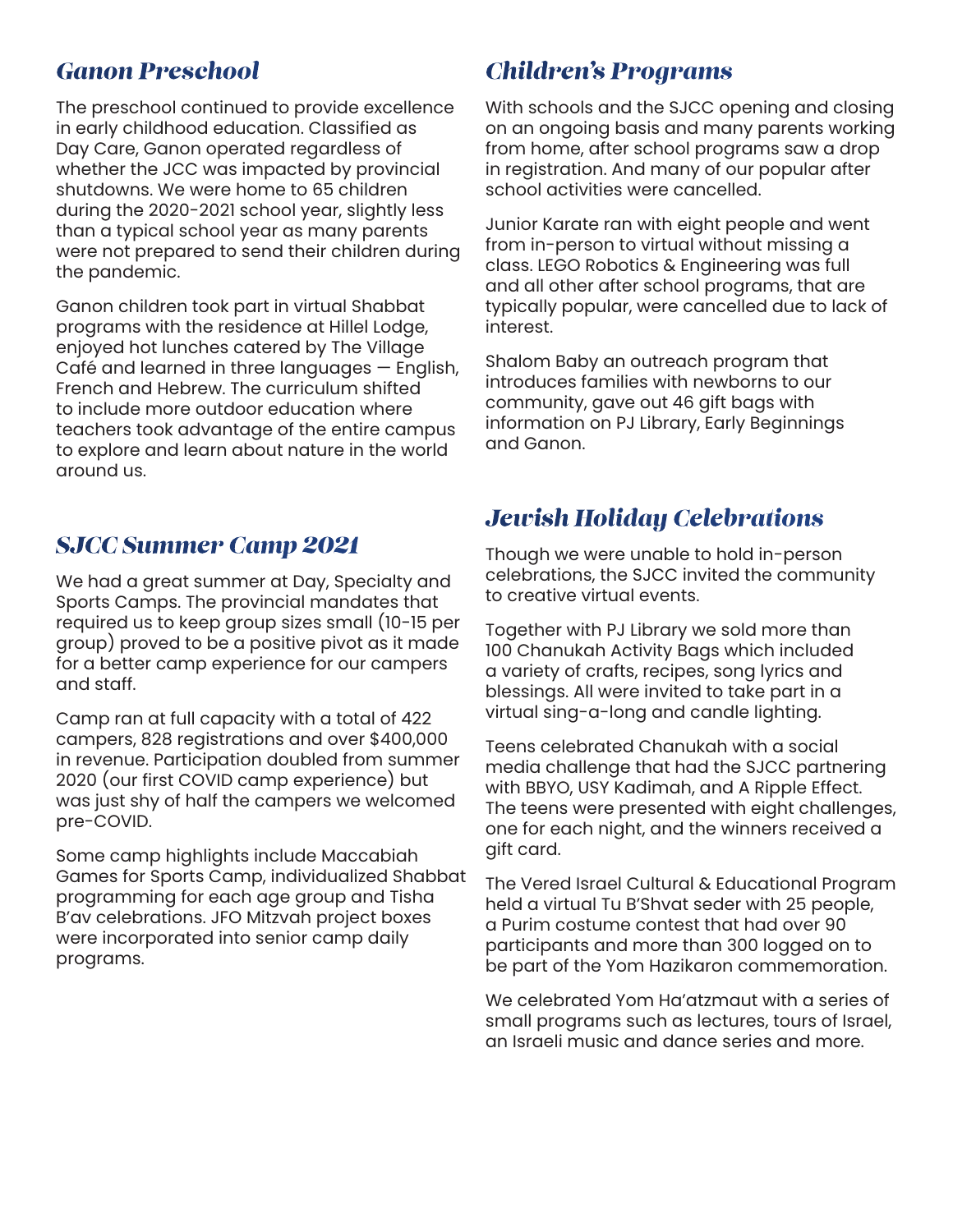#### *Adult Cultural & Educational Programs*

Despite closures due to Covid-19, the SJCC's adult programming pivoted seamlessly to an online platform. Our Florence Melton School for Adult Jewish Learning was strong and wellattended providing high level Jewish education for serious learners. The adult education and cultural program department offered classes in a wide range of Jewish topics including 6-week courses in Israeli Literature, Hebrew and Yiddish, an 8-week course on Midrash and lectures on Jewish Music in Canada and Memory from a Jewish perspective. In addition, our general interest and secular programming included an exploration of the 2020 American election, issues in the news, memoir writing workshops, Ottawa history and Astronomy.

### *Greenberg Families Library*

In partnership with the Atlanta Jewish Community Centre the Greenberg Families Library offered Book Festival in Your Living Room, a series of virtual book talks with bestselling authors.

During closures the library continued to offer curbside pick up for its patrons and leant 2,440 books, video etc. between August, 2020 and September 2021.

#### *Vered Israel Cultural & Educational Program*

The Vered Israel Cultural & Educational Program delivered many virtual programs including tours of museums and sights in Israel, lectures and more while partnering with a wide range of organizations and engaging community members. Through virtual programming they were able to attract an audience that might not have attended in-person programs.

A monthly Israeli Slang class hosted ten participants each time and the Israeli Film Festival, free and on-line, screened five films and had more than 800 link clicks.

#### *Health, Wellness & Aquatics*

The Health & Wellness department quickly adapted to a new way of delivering classes and offered a full complement of Virtual Group Fitness during the times we were shut down. Members joined in online keeping up their favorite classes from home, staying active, engaged and moving and a little social, while cooped up at home. And, as an added bonus, online classes provided an opportunity to get to know our members a little better by starting the class with introduction of household pets, grandchildren and, one member invited her sister in England to join so they could workout together.

When our doors were open Vitality Plus, Mindful Meditation, Aquawaves and Spinfit continued to be our most popular programs with the highest attendance.

The Health & Wellness team kept up with regular members through email check-ins and phone calls.

The Aquatics Department ran in-person swim lessons when permitted and had approximately 80 participants. Advanced Aquatics classes were also offered to smaller groups.

 Many members took advantage of the SJCC's online booking system and enjoyed having a lap lane to themselves. We had around 3000 online bookings and there was rarely an unused lap lane during this period.

# *Membership*

During shutdowns, many extended their membership expiry dates and kept paying while we were closed. In the times we were open we did attract new members and saw past members return throughout the pandemic. Our membership email communication list grew to more than 4000 people. With the constant changes in mandates and policies, community members were more interested in being in the loop of what was happening here plus, we made it easy for people to add themselves to the list by including a link on the home page of the website.